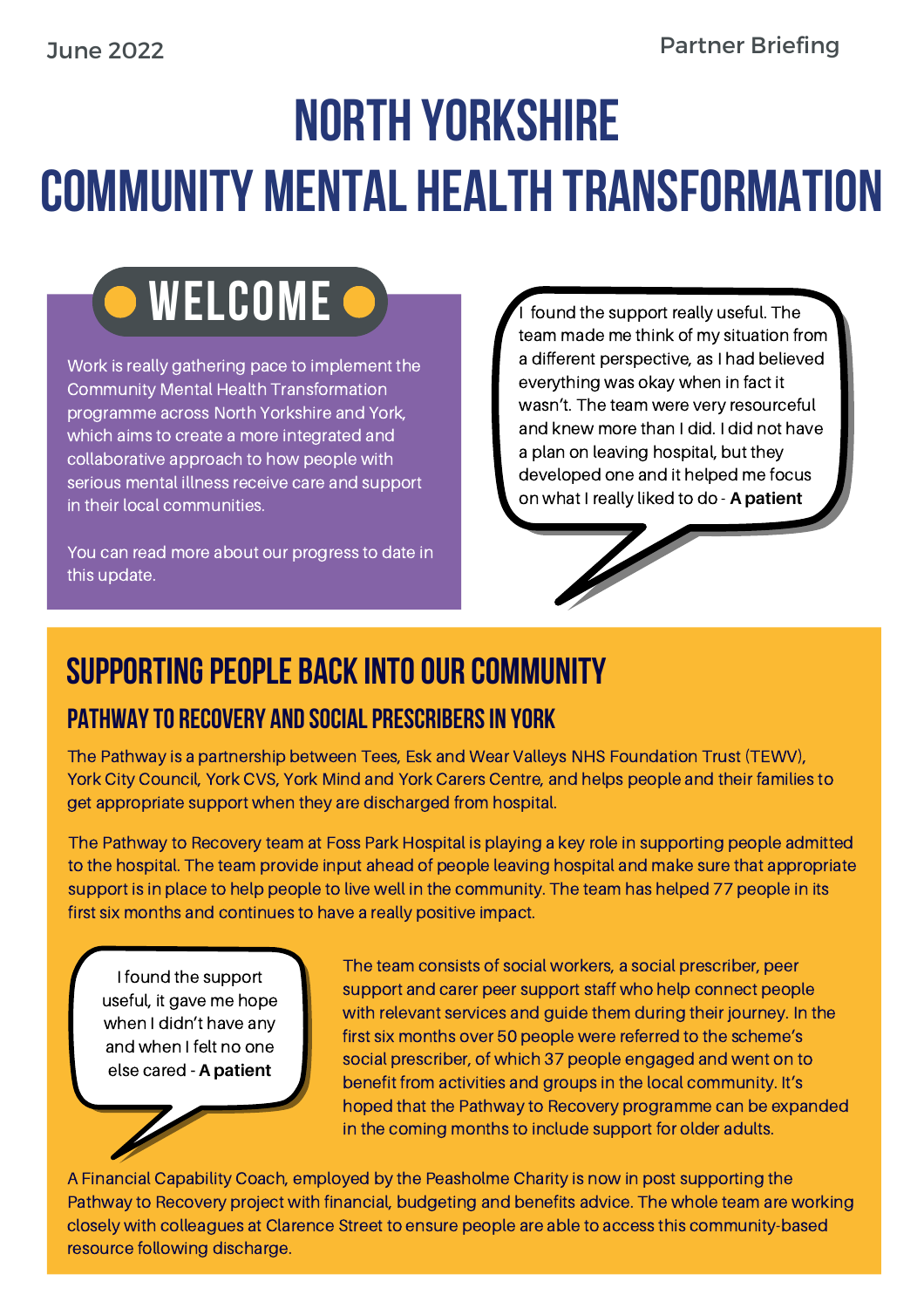# COMMUNITY HUBS

Hubs form a key element of the Community Mental Health Transformation programme and allow people access a wide range of services, under one roof, without having to travel to different locations. They also allow local services and organisations to work together more closely, in order to better support local people.

#### YORK COMMUNITY HUB

A workshop took place in March, facilitated by The Innovation Unit, to progress the development of a community hub in York - one of the first in the region. A small co-design team with staff from health, social care, the voluntary and community sector, as well as people with direct experience of mental ill health and their carers, have been meeting to take forward these ideas, help design a hub model for York and decide what type of roles should be included.



A planning group and leadership space has also been established to take the project forward and transformation funding has allowed us to invest in social prescribers and peer support. As a result, we hope to be able to trial elements of the hub this summer.

### PRIMARY CARE FIRST CONTACT MENTAL HEALTH WORKERS

We now have 17 Primary Care First Contact Mental Health Workers in roles across the whole of North Yorkshire and York.

The mental health workers are working into Primary Care Networks to support GP surgeries to assess people contacting them with mental health needs. With their expertise and experience the mental health workers are able to decide whether someone requires referral to specialist mental health services, or whether an alternative source of support would be more beneficial.

They ensure people get the care that's best suited to them as quickly as possible and feedback to date has been really positive.

More about the impact of these roles will be available in the coming weeks.

People are delighted that we're able to offer them such a prompt appointment and that they're able to choose for themselves between a telephone call or a face-to-face. Even if they choose a telephone appointment it's reassuring our patients are getting a 'real person' to speak to which makes a huge difference - **A GP**

> I was very reluctant to get help for my mood as I didn't want to be in a service so it was good to know it's at the surgery otherwise I probably wouldn't have got help - **A patient**

As a clinician it's very reassuring to have an experienced sounding board to discuss certain patients and for advice about signposting to appropriate organisations when it is needed - **A GP**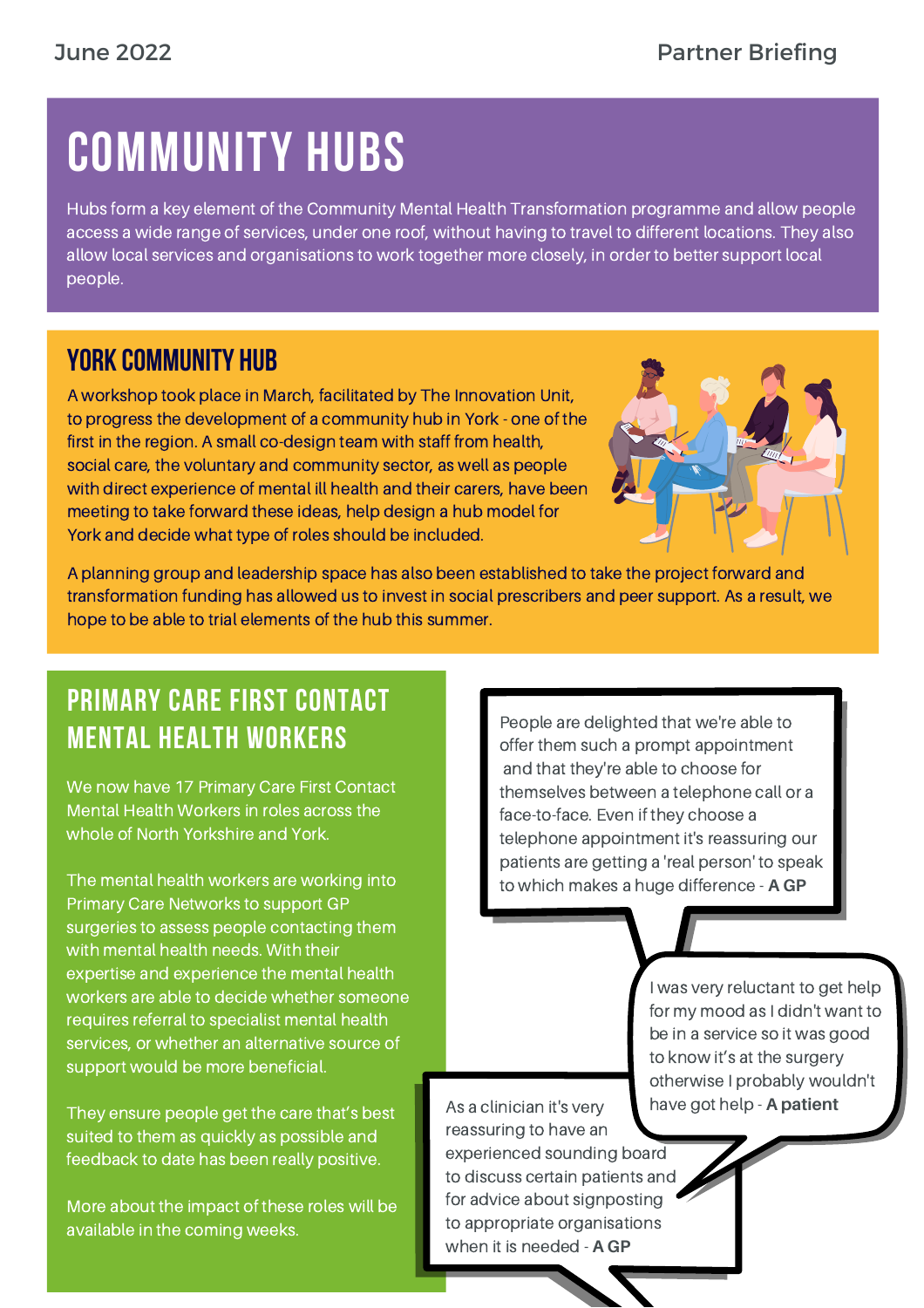# VOLUNTARY COMMUNITY AND SOCIAL ENTERPRISE SECTOR INVESTMENT

Working in partnership with the voluntary, community and social enterprise sector (VCSE) is an integral part of the Community Mental Health Transformation programme. Local community groups, activities and services can play a significant role in improving people's mental wellbeing.

Work is ongoing to develop a series of grant programmes in each of the five place-based areas to provide grants for VCSE organisations to enhance mental health and emotional wellbeing support in local communities.

#### Hambleton and Richmondshire

A number of grants have already been provided to community organisations in Hambleton and Richmondshire and more detail about these will be shared in the coming weeks.

### HAMBLETON COMMUNITY ACTION

Hambleton Community Action has received funding to provide practical support using a 'pilot by your side' approach for individuals with healthcare and related appointments /assessments in central Richmondshire. They'll support people who don't qualify for statutory advocacy support but need help before, during and after meetings. They'll also help people plan for meetings and understand what they want to achieve from them, whilst also providing debriefs and follow ups and ensuring people's rights and accessibility needs are met.

### COMMUNITY WORKS

Community Works has received funding to provide a programme of support groups for people in Thirsk and surrounding villages. The support groups will help people to create a personal plan to enable them to live well in their communities and maximise their skills.

Using the 5 ways to wellbeing framework, participants will be set goals to:

1. Connect with other people

- 4. Give something back and
- 2. Increase their physical activity
- 5. Practice mindfulness.

3. Learn a new skill

A weekly menu of volunteer-led activities will be provided such as hobby groups, sports activities and crafts. One-to-one support will also be available through a network of trained volunteer mentors who will be there to offer practical help with things such as completing forms, accessing IT equipment, providing information and signposting to other services and activities and encouraging members to join other community groups.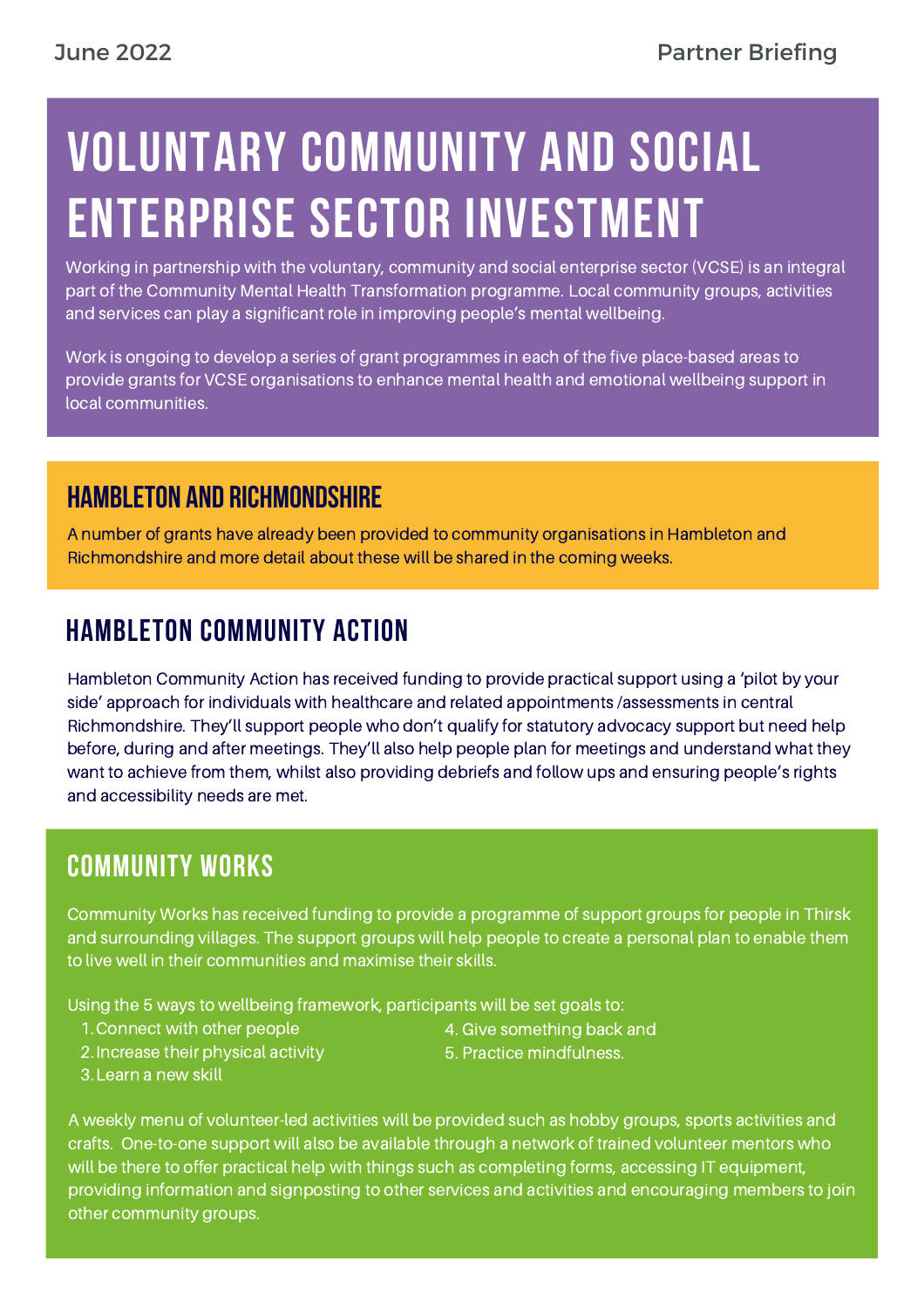## VOLUNTARY COMMUNITY AND SOCIAL ENTERPRISE SECTOR INVESTMENT

### CARERS PLUS

Carers Plus have received funding to support carers of people in the military community at Catterick Garrison who are experiencing serious mental illness. Carers Plus have considerable experience of running and supporting carers through peer support groups and this pilot will extend this offer in the Catterick Garrison area. Consultation is currently taking place with a small group of carers to help shape and co-design a Carers Mental Health Network which aims to increase carer resilience.

The Network will provide:

- Support to access different levels of statutory or community-led support within their family environment
- Opportunities to learn from each other
- Contact with Carers Plus Yorkshire and TEVW staff in an informal setting
- Peer support and new friendships
- Support to take respite from daily routines and thought processes
- Space to breath, laugh and experience new opportunities!

#### **CITY OF YORK**

York CVS is leading the development and implementation of a VCSE grant programme in York. The programme priorities will be co-produced with organisations and people with direct experience of mental health illness.

We're recruiting a community development workers to provide support to grass roots organisations in the City, helping to develop their ideas and access funding. We hope to invite organisations to bid for funding from September 2022.

A new VCSE Alliance Worker, hosted by York Mind will support the development of a Partnership Alliance which will bring organisations together to develop the role and influence of the VCSE sector in service planning and commissioning.

#### Selby and Ryedale

An innovative small grants scheme called 'Bright Sparks' has been launched in Selby and Ryedale. The grant is for grassroot organisations who can provide access to wellbeing and supportive interventions for people with serious mental illness. The grants in Selby are being managed and issued by Selby District AVS and in Ryedale by Carers Plus Yorkshire. More information about the schemes that are being supported will be provided in the coming weeks.

#### TRANSFORMATION **READINESS**

North Yorkshire County Council's Stronger Communities team are hosting and managing the VCSE grant programme across North Yorkshire. The team have held 'transformation readiness workshops' for place-based mental health groups in Harrogate and Rural District; Vale of York and Selby and more recently Scarborough, Whitby and Ryedale. These workshops are based on the **'Thinking Differently' journey of community mental health [transformation](https://www.rethink.org/media/4065/p986-rmi-stp-guide-report_final.pdf)** developed by national charity Rethink.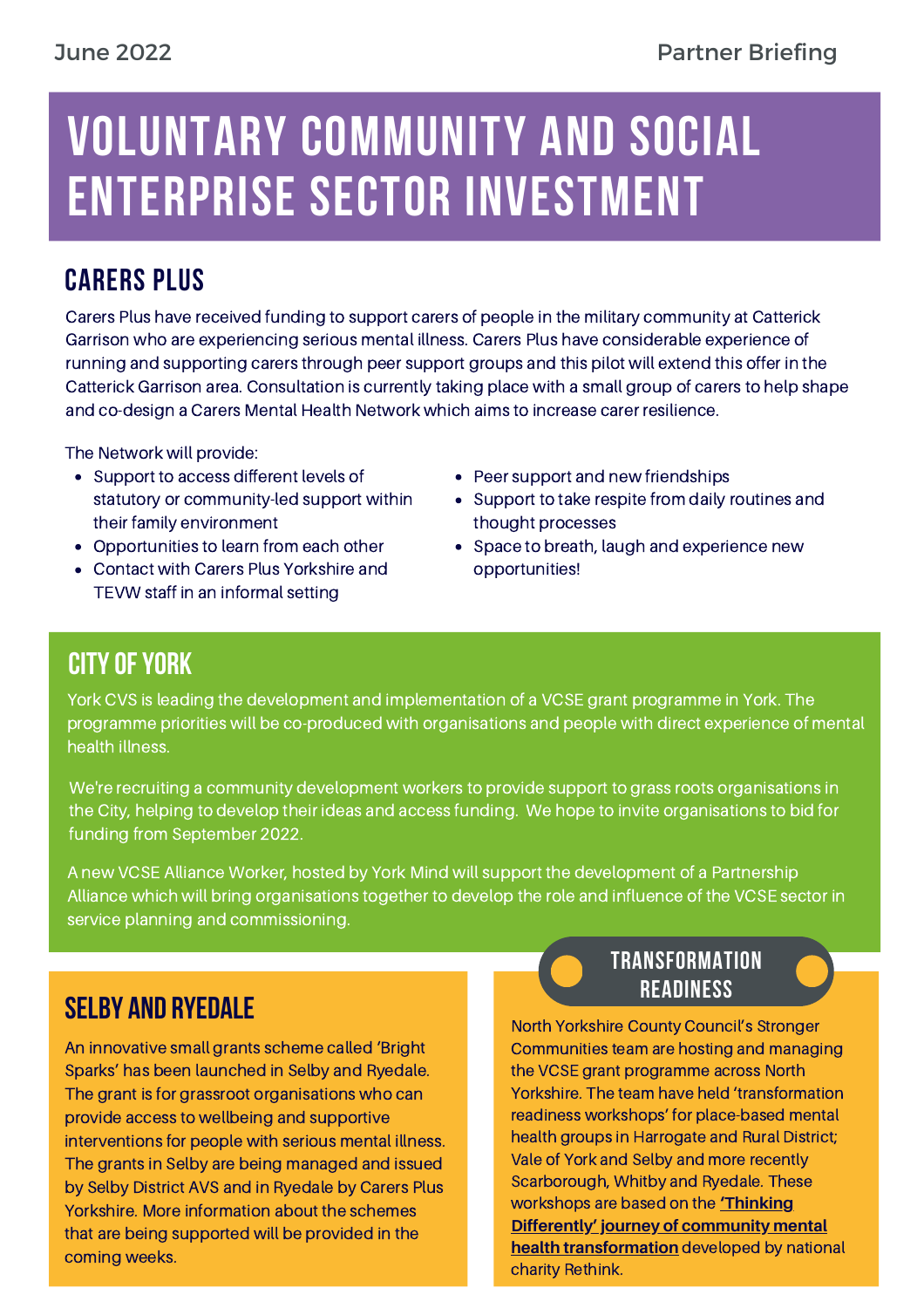#### SPECIALIST ROLES

Work is ongoing to invest in specialist roles, including eating and personality disorder specialists as well as peer support workers and community rehabilitation roles.

Two Highly Specialist Psychological Therapist - Trauma Informed Care, Personality and Relational Clinicians have been recruited and there is an ongoing recruitment effort for three specialist practitioners for complex emotional needs and three eating disorder specialists. These posts will work across most of North Yorkshire to provide specialist advice, guidance, supervision and training across secondary (community mental health teams) and primary care (working specifically with the new first contact mental health workers) and the VCSE services.

The trauma leads continue to offer Trauma Informed Care training across the VCSE and other statutory services. Together with the personality and relational lead, they're also supporting localities experiencing difficulties with relational work.

We will shortly be advertising Complex Emotional Needs Advanced Practitioner posts and the role and remit descriptors to support the adverts for these posts have been co-produced.

#### EATING DISORDER SUPPORTIN YORK

Beat, the national eating disorder charity, has been commissioned to provide a range of packages of support for carers and individuals across the City of York and the Vale of York.



This includes support for people awaiting a specialist service, those not eligible for specialist support, people with binge eating disorder as well as both group and one-to-one support for carers.

A monthly system-wide eating disorder group is being held to develop further provision for adults with eating disorders across the City and Vale of York. Ongoing engagement with partners and people with experience of living with eating disorders is taking place to drive forward this change and is being overseen by Jack Woodhams, our Co-production Champion. A plan is in development for investment in this area over the next two years.

For more information or to be a part of the connecting our city partnership please contact [connectingourcity@york.gov.uk](mailto:connectingourcity@york.gov.uk)

## PLACE-BASED ACTIVITY

#### Hambleton and Richmondshire, Harrogate and Rural District and Vale of York and Selby

Roadshows will be held over the coming couple of months to meet with partner organisations and people with lived experience of mental health illness and their carers, to understand what matters to them and what our local priorities should be for year two of the programme.

#### Hambleton and Richmondshire

The Mental Health Task and Finish Group has developed and adopted a new terms of reference for their place-based partnership. This model approach will be shared with other places within North Yorkshire and York for their consideration.

#### City of York

The York Mental Health Partnership continues to meet quarterly. The Connecting our City working group meets every two months and is open to anyone. Contact [connectingourcity@york.gov.uk](mailto:connectingourcity@york.gov.uk) for more information.

#### Scarborough, Whitby and Ryedale

We've held held two multi-agency workshops to inform the development of the new model of care and future investment of transformation funds.

Scarborough Whitby and Ryedale Mind are also collecting feedback from people with lived experience of serious mental illness about their experience of accessing local services and what a good life looks like from their perspective.